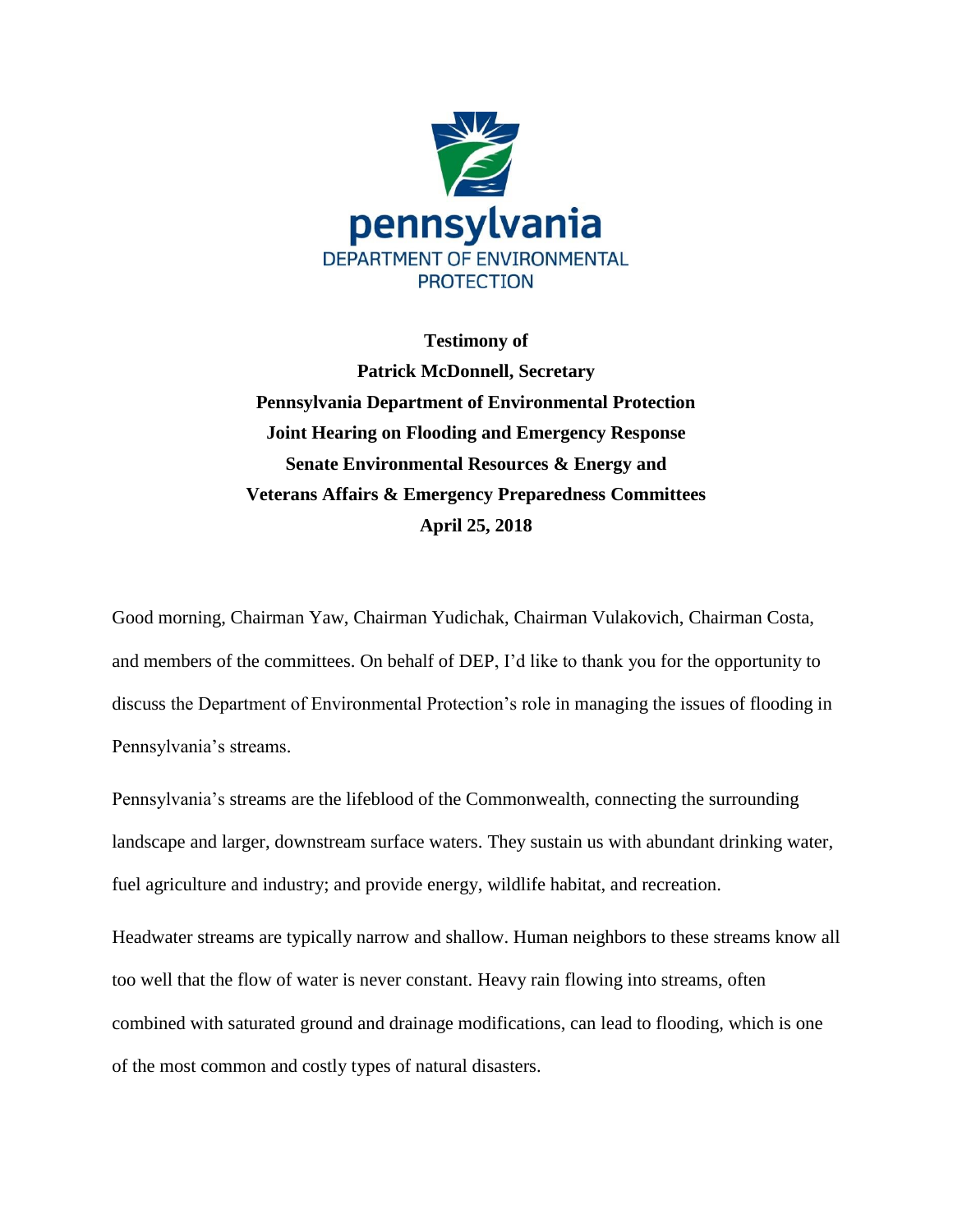We at DEP understand the severe damage and disruption that flooding can cause to residents, businesses, and municipal governments; and we appreciate the importance of prevention when possible, and rapid recovery when necessary.

Through collaboration with local, state and federal agencies, DEP's headquarters and six regional offices are responsible for the following during, and in the immediate aftermath of, a flood:

- Monitoring of sewage and drinking water treatment facilities
- Spill response
- Oversight of storage tank and HAZMAT concerns, including soil remediation
- Issuance of emergency permits to restore roadways and bridges, clearing of clogged culverts, cleanup of debris, and for stream stabilization and rehabilitation
- Ensuring nearby waste disposal facilities are able to handle anticipated flood waste volumes
- Monitoring operation and maintenance of dams and flood control projects

It should be noted that DEP is not responsible for performing post-flood cleanup.

At DEP, we strive to assist Pennsylvania communities **before** flood events occur. By ensuring that stream work is done in an environmentally responsible manner, the goal is to reduce the likelihood of such future problems and limit impacts to downstream neighbors, rather than causing conditions to worsen in the future.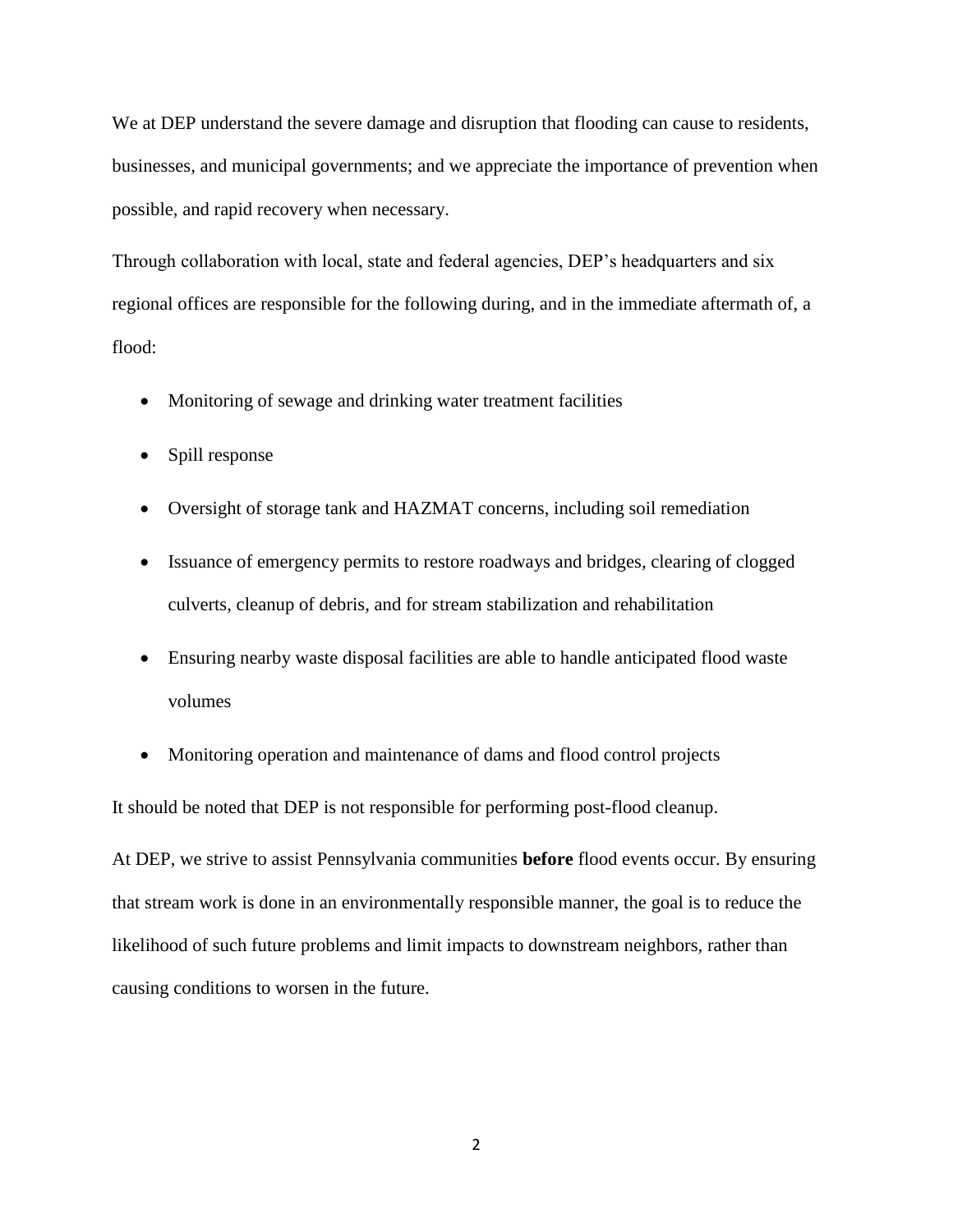Recognizing the desire of communities to be more proactive, DEP has two programs to assist when communities are flood prone, or where there is an imminent threat to homes, businesses, and industries following a flood.

- DEP's Flood Protection Program investigates flood problem areas where there are habitable structures and a possibility of loss of life. Program staff determine the feasibility of providing solutions to these flood problems and evaluate long-term structural solutions, such as concrete channels, floodwalls, and levees. Through a sponsorship with the community, DEP will design, construct, and provide annual inspections of these projects. To date, DEP has completed 247 major projects, with many more in various stages of development. This program is funded through the Capital Budget.
- DEP's Stream Improvement Program staff design and construct small projects to restore stream channels damaged by floods, and to stabilize streambanks affected by erosion at sites where there are imminent threats to the structural integrity of homes, businesses, and industries. The primary objective here is to provide increased public safety on a smaller scale than the larger flood protection projects and to reduce high sediment loads from channel bank erosion. The Stream Improvement Program typically completes 15 to 20 projects a year at a cost of about \$500,000 per year, allocated from the Clean Water Fund.
- Adequately maintained commonwealth-built flood protection projects which are operated by municipal sponsors qualify for the federal PL84-99 program funding. PL 84-99 funding covers 80 percent of the repair costs needed to rehabilitate existing Commonwealth built flood protection projects after storm events. DEP provides the 20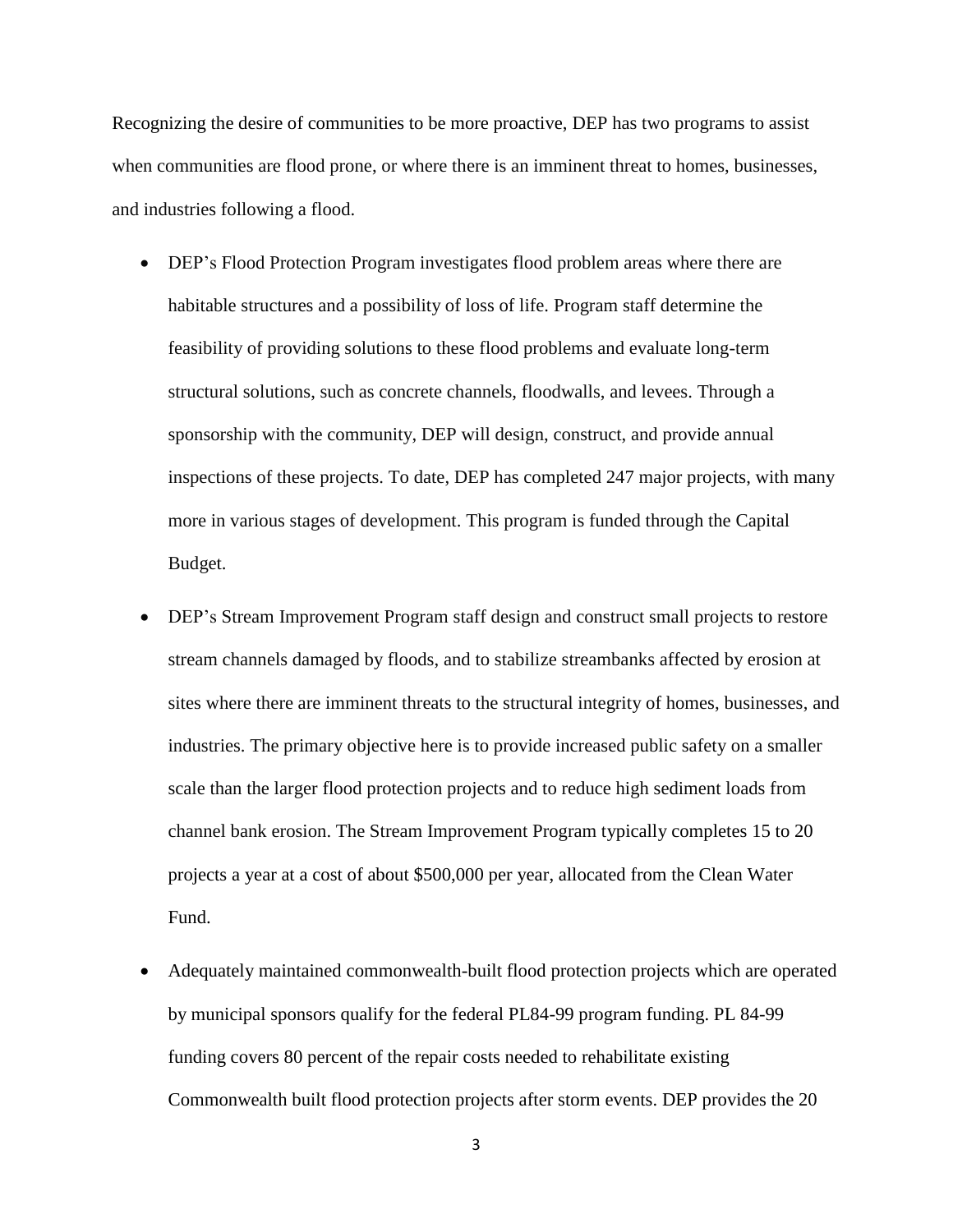percent non-federal cost share required by the US Army Corps of Engineers to rehabilitate these projects through the Clean Water Fund.

To help communities understand how they can mitigate flooding impacts, DEP has a series of fact sheets, including "Emergency Removal of Debris from Streams," "Advice on Flood Prevention and Management," and "Permitting Options for Flood-Damaged Bridges and Other Water Obstructions and Encroachments."

DEP also recently produced the booklet, "Guidelines for Maintaining Streams in your Community," which uses the green/yellow/red light approach to explain what steps can be taken without DEP involvement; which actions typically require DEP notifications or readily obtained permits and approvals; and what activities require more lengthy permit processes or are prohibited outright.

We have posted these resource materials on our website at: [http://www.dep.pa.gov/Citizens/My-](http://www.dep.pa.gov/Citizens/My-Water/PrivateWells/Pages/Stream-Maintenance.aspx)[Water/PrivateWells/Pages/Stream-Maintenance.aspx](http://www.dep.pa.gov/Citizens/My-Water/PrivateWells/Pages/Stream-Maintenance.aspx)

As these materials outline, DEP requires permits for activities that change the course current or cross-section of a stream, and evaluates both environmental and engineering details as required under our existing Chapter 105 Rules and Regulations and the Dam Safety and Encroachments Act.

Specifically, persons proposing activities that impact streams such as bridges, culverts, or stream bank stabilization must obtain permit authorization before conducting the activity. The permit authorization also includes maintenance of the hydraulic opening 50 feet upstream and 50 feet downstream of the structure. If the opening is not maintained, woody debris, accumulated sediment and other flood debris can cause a blockage, which can affect the structure and stream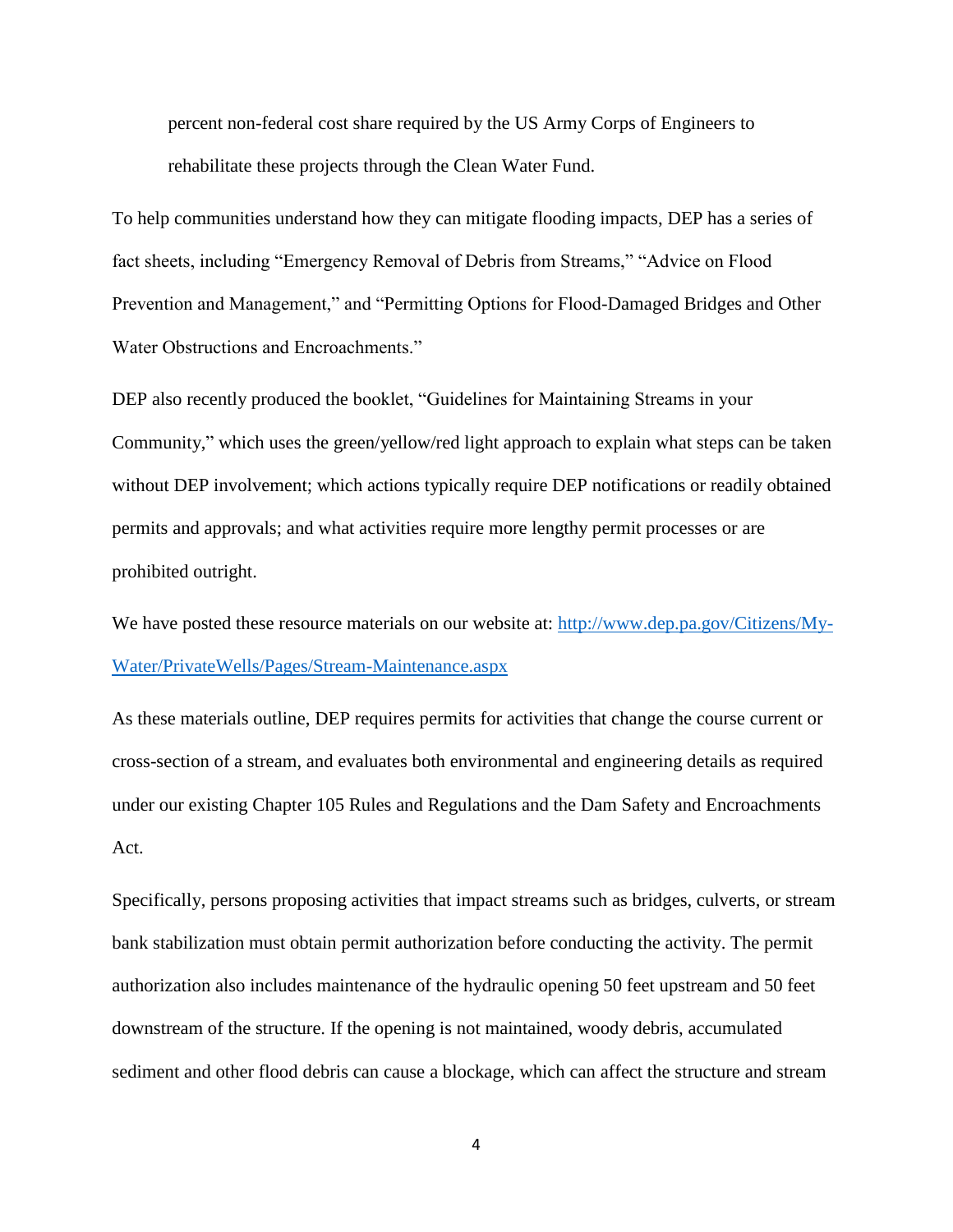banks, and cause property damage during storm events. Removal is necessary to recover the hydraulic efficiency of the waterway channel.

Many activities do not require DEP notification, pre-approval, or new permits. These activities include:

- Removing manmade material, such as litter and construction debris, from the stream, banks, and riparian areas.
- Removing woody debris, such as trees, logs, or brush, from the stream as long as it is done with hand-held equipment, such as chainsaws.
- Removing woody debris from the stream while on the bank, including heavy equipment, so long as it remains on the bank and is picking out the material and not digging into the streambed.
- Chaining or winching large woody debris and dragging it from the streambank.
- Cutting trees off at the stump.
- Removing gravel and flood debris from in and around bridges and culverts according to the terms of an existing permit.
- Planting trees and other plants on streambanks and in riparian areas.
- Crossing the stream to access your property immediately after a flood emergency as long as conditions are safe.

The removal of flood debris from a stream channel should not be confused with dredging. Debris removal does not normally include the removal of deposited sediment, unless the sediment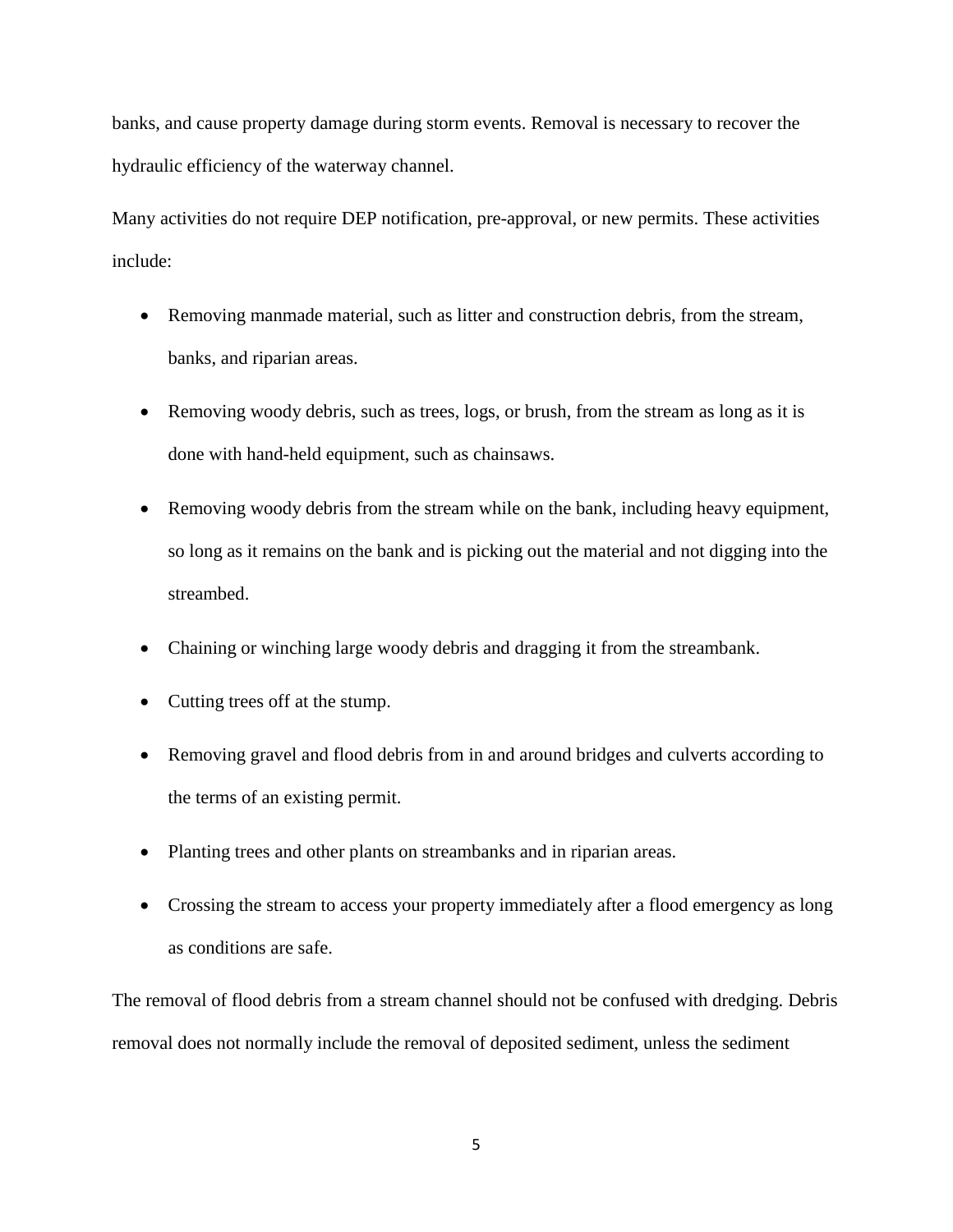presents a major blockage at bridges or culverts that promotes additional scouring or erosion around piers and abutments, or significantly reduces the waterway opening of the structure. Non-engineered and random dredging, deepening, or widening of stream channels has been proven to be an ineffective tool to prevent nuisance flooding. These types of activities often result in rapid deposition of sediment in the channel, and can lead to channel instability, bank erosion, and further damage to the aquatic environments.

However, carefully planned, engineered, and constructed channel and stream restoration projects can significantly reduce flooding to adjacent properties, and restore the aquatic environments in the stream channel. DEP promotes stream restoration projects, and is committed to working with stakeholders to facilitate the issuance of the required authorizations necessary for stream restoration projects.

When there is an imminent threat to public health, safety or the environment which requires immediate remedial action, DEP authorizes emergency Chapter 105 permits, in writing, for work on streams, bridges, culverts, and other infrastructure. Typically, DEP issues these permits either in the field or at a regional office based on the emergency and threat.

The permits are valid for 60 days unless extended in writing by DEP. The authorization for the excavation or removal of debris, sand, gravel, bedrock material, deposited or collected in and along the floodway can be addressed using the existing emergency permit. Large-scale postflood cleanup projects that are dependent on flood recovery funding can be authorized by emergency permits when funding has been secured.

Any activity that results in the discharge of dredged or fill material into waters of the United States, including streams and wetlands, requires a federal Clean Water Act, Section 404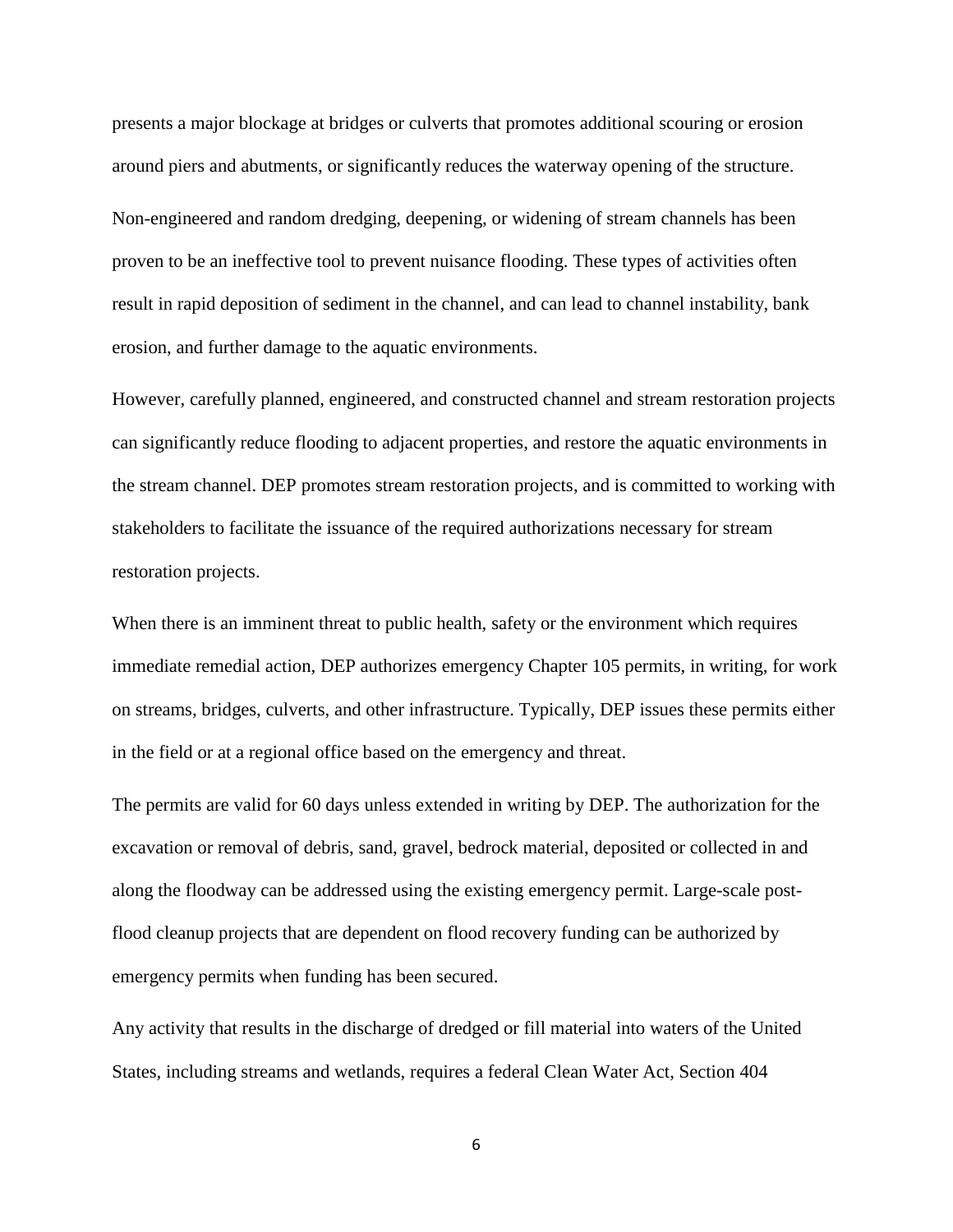authorization from the US Army Corps of Engineers. These activities involving less than one acre of impact to waters of the United States are generally eligible for federal authorization under the Pennsylvania State Programmatic General Permit (PASPGP).

To provide permit applicants a one-stop process to meet both state and federal requirements under the PASPGP process, DEP's Chapter 105 program and the Army Corps' Section 404 Program have now coordinated requirements. Under this agreement, the Army Corps allows DEP to issue both state and federal authorizations.

Some activities will require individual review by the Army Corps. DEP can still authorize the state Chapter 105 permits to the applicant, but no work can begin under that permit until the Army Corps issues a federal authorization.

Two flood events in recent years offer helpful examples of how the emergency permit process works.

- In the several months following Tropical Storm Lee in 2011, DEP's North-central Regional Office (NCRO) issued more than 700 emergency permits. A member of the NCRO Waterways and Wetlands Program was temporarily stationed in a PennDOT office in the affected area to efficiently review requests and issue emergency permits to PennDOT.
- In July 2017, the northeast portion of Bradford County incurred a significant flash flooding event. DEP responded with the issuance of more than 86 emergency permits to address the restoration of affected waterways. Sixty of those emergency permits were issued to municipalities and the general public, while 26 were issued to PennDOT.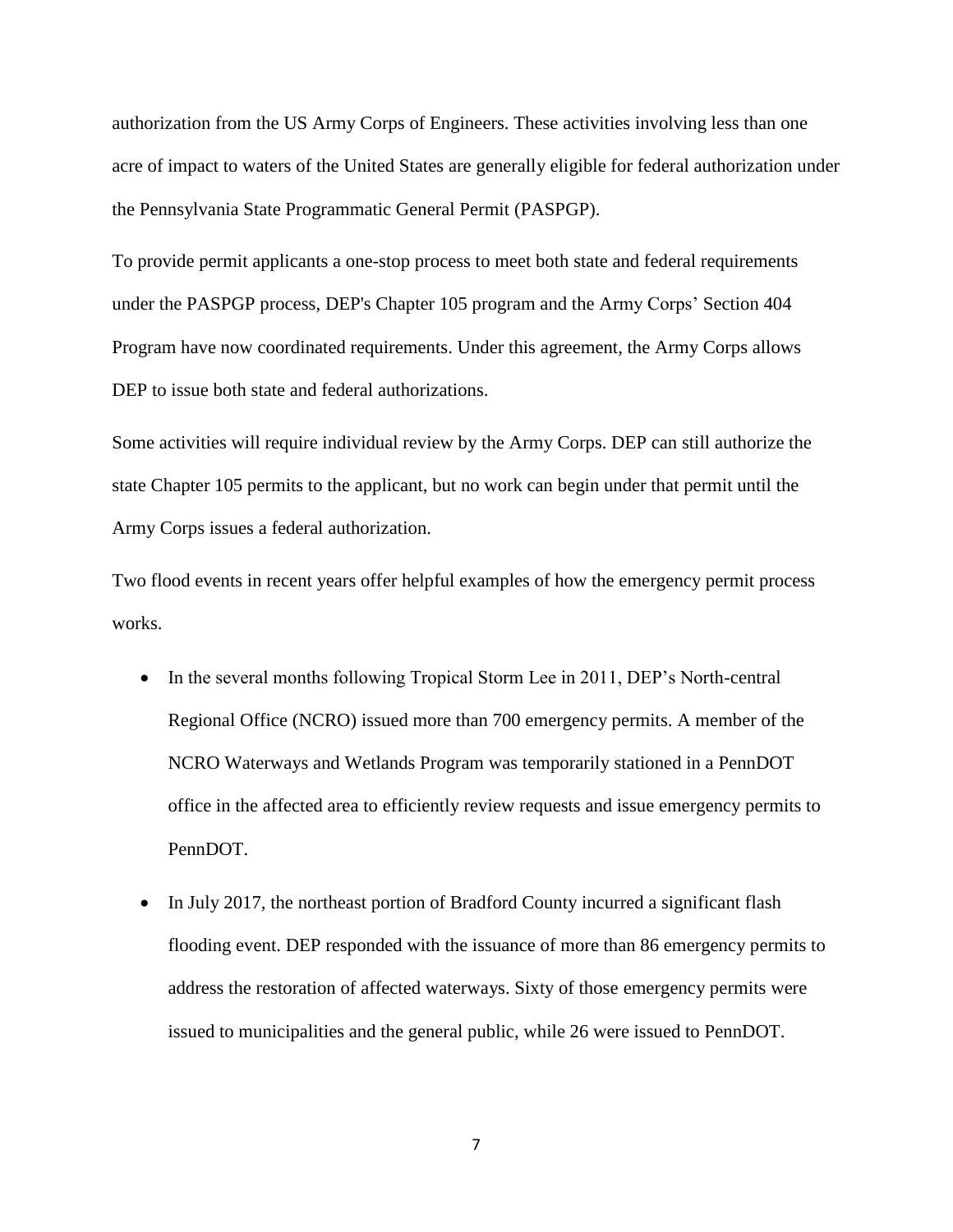I would like to reference the unique conditions in Bradford County and other counties in the glaciated northern tier of Pennsylvania. Bradford County Conservation District has determined that more than 1.5 million feet of stream banks are excessively eroding as a result of unstable channels, resulting in an average of 1 million tons of excessive gravel. The causes of this excess material are both natural and human-caused: geology and soils, topography, weather, alteration of riparian areas, debris jams, historic stream channel alterations, and past land use.

The resulting environmental impacts are many, including disruption of stream flow, damage to fish species and the aquatic food chain, accelerated filling in of dams and reservoirs, and a downstream change in the water composition in the Chesapeake Bay and other estuaries. The economic and social impacts include loss of property, failure of culvert and bridge structures, threats to homes and businesses, and potential threats to public safety.

DEP and other state and federal resource agencies met with the county conservation district to discuss the district's proposed stream-channel recovery program and its intent to provide approval for stream-channel recovery work at the county level; and the necessary applicable state and federal authorizations, including a DEP-approved environment assessment.

The proposed stream channel recovery program is intended to achieve the following:

- Allow stream maintenance activities to move forward in a timely and environmentally sensitive manner
- Aid landowners and regulatory authorities in identifying the scope of maintenance needs and remedial actions